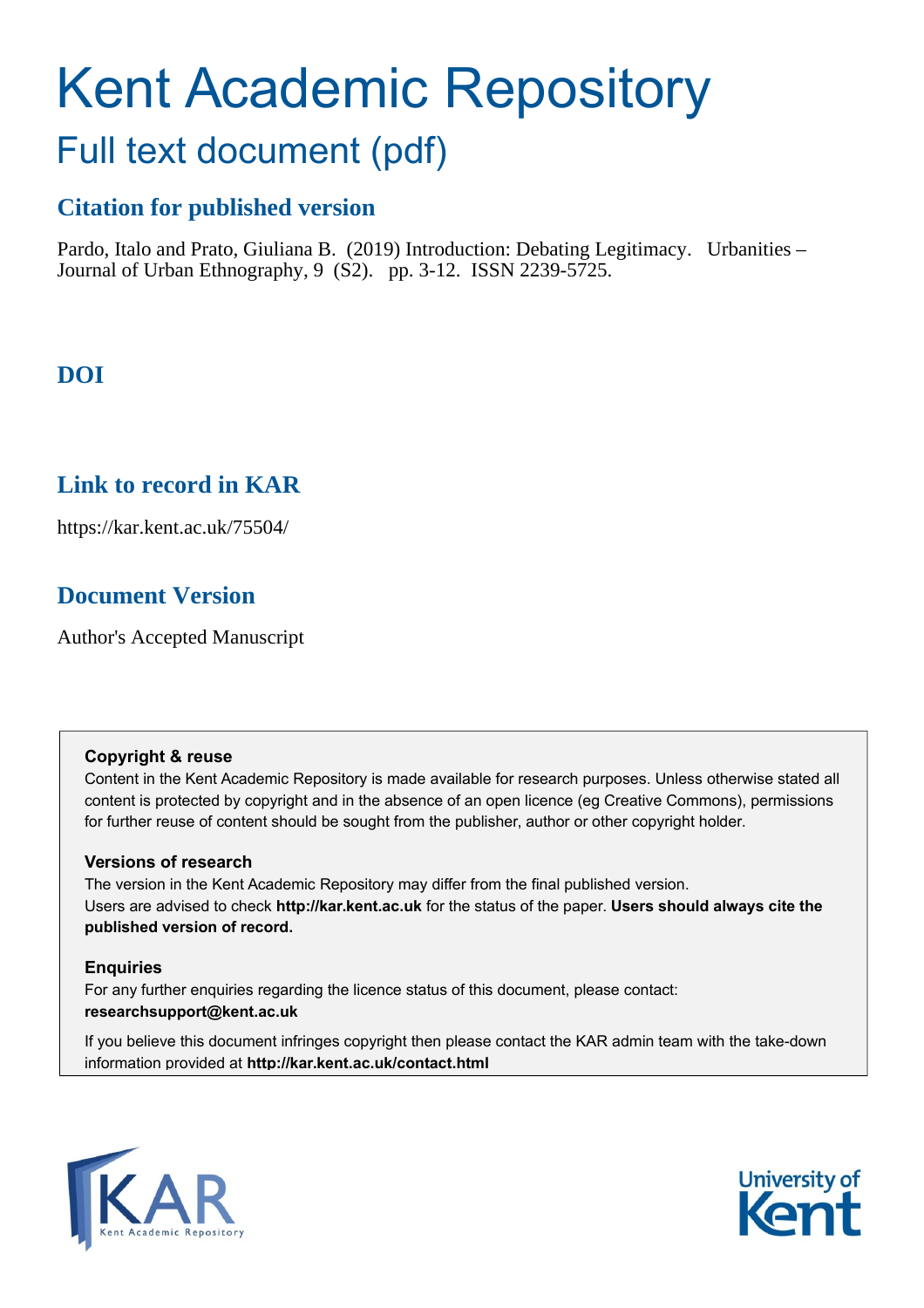#### *Introduction: Debating Legitimacy*

#### Italo Pardo, Giuliana B. Prato (University of Kent)

#### i.pardo@kent.ac.uk [g.b.prato@kent.ac.](mailto:i.pardo@kent.ac.uk)uk

Ethnographic research on the dynamics of legitimacy and legitimation is clearly both timely and futuristic, the latter adjective being justified by the foreseeable developments — too often, very worrying — of these dynamics across the democratic world. This Special Issue, published as a Supplement to *Urbanities*, springs from this belief. It is intended to enrich the ongoing multidisciplinary discussion. It offers to the readers of *Urbanities* this Introduction to the debate and sixteen essays by anthropologists, sociologists, historians and urbanists who draw on their diverse ethnographic knowledge and wide-ranging perspectives to address the thorny issue of legitimacy in response to the book on *Legitimacy: Ethnographic and Theoretical Insights* (henceforth, *Legitimacy* volume) recently published by Palgrave Macmillan in the Series 'Palgrave Studies in Urban Anthropology'.

The book is a direct result of an intensive six-day workshop held in Sicily in September 2017.<sup>1</sup> It brings together the work of a strong field of fourteen social scientists. An introductory essay on the 'Methodological and Theoretical Issues of Legitimacy' (Italo Pardo and Giuliana B. Prato) is followed by chapters on 'The Legitimacy of Political Representation: Institutional Adaptations to Challenges from Urban Europe' (Giuliana B. Prato); 'A Conundrum of Democracy: Naples as a Test Case of Governance that Lacks Legitimacy' (Italo Pardo); 'Unemployment, Urban Poverty and Political Legitimacy: The Dark Side of Governance' (Manos Spyridakis); **'**Legal but not Legitimate: Changing Practices of Financial Citizenship in Turkey' (Z. Nurdan Atalay); 'Changing Ideas of Legitimacy in Neighbourhoods: Reflections from a Town in Kerala' (Janaki Abraham); 'Privatization of Urban Governance and the Disputes for Legitimacy in a Social Housing Megaproject in Soacha, Colombia' **(**Adriana Hurtado Tarazona); 'Undermining Governmental Legitimacy at the Grass Roots: The Role of Failed Promises and Inflated Expectations of Community Accountability' (Jerome Krase and Kathryn Krase); 'Detachment and Commitment in the Competing Legitimacies Surrounding the Ephemeral Opposition to the Redesign of Viger Square, Montreal–Quebec' (Nathalie Boucher); **'**In or Out? Claims and Practices of Legitimacy in Urban East Africa' (Lucy Koechlin); 'Citizenship and Legitimacy in India: Kolkata's Anglo-Indian Experiences' (Robyn Andrews); 'Conflicting Loyalties and Legitimate Illegality in Urban South Lebanon' (Marcello Mollica); 'Mourning Through Protest in Seoul: Debates over Governance, Morality and Legitimacy after the Sewŏl Ferry Disaster' **(**Liora Sarfati); and 'Morality, Ethics and Legitimacy: The Roma and their Legitimization of Power Relations in Everyday Life' (Zdenek Uherek).

<sup>&</sup>lt;sup>1</sup> The workshop benefited from a generous grant from the Wenner Gren Foundation for Anthropological Research (Gr. CONF-751) and the organizational support of the International Urban Symposium-IUS.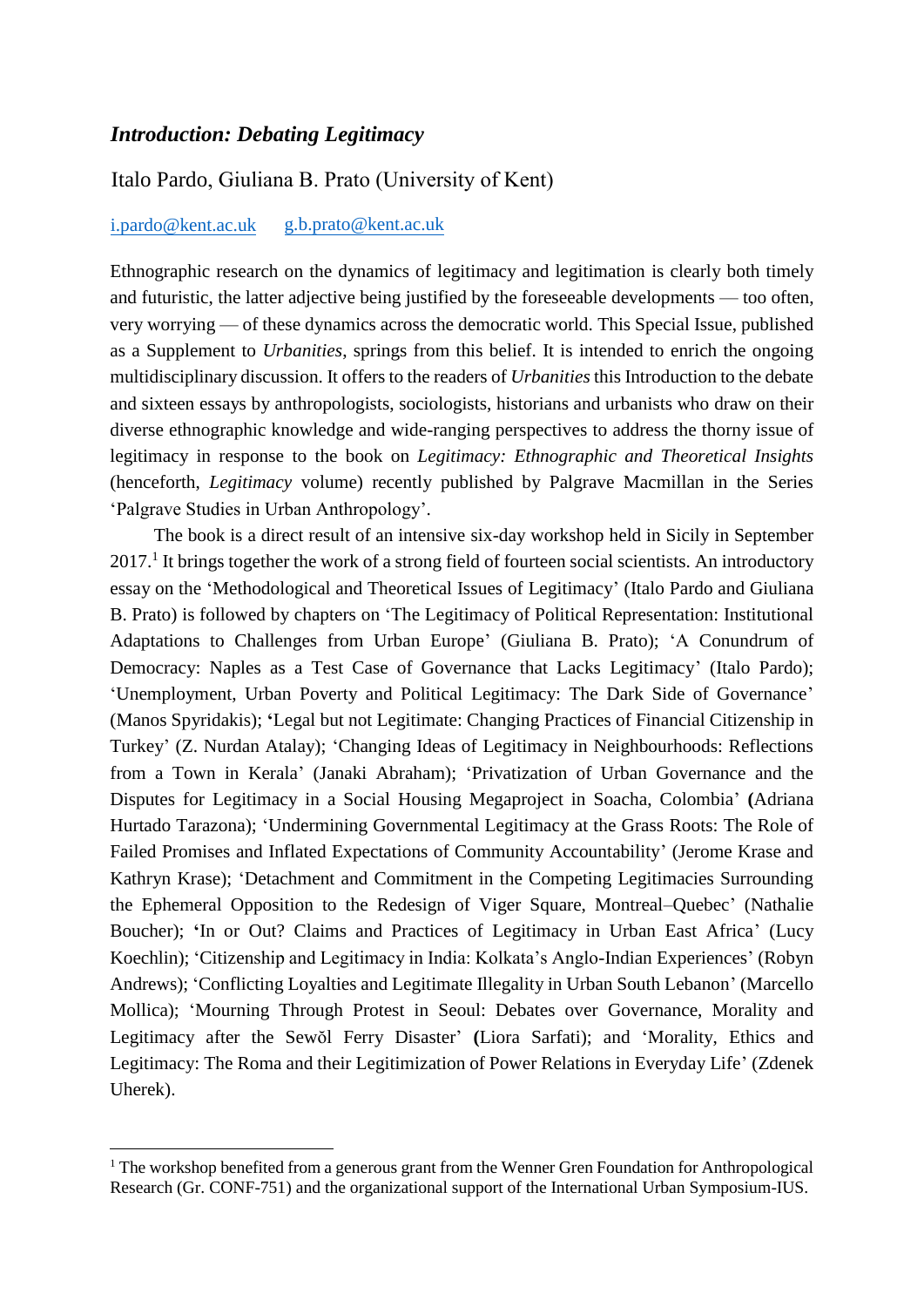*Urbanities* has long been committed to promoting the study of the empirical complexity and ramifications of legitimacy and foster debate on its theoretical significance. Several articles published in past issues and a *Supplement* to this journal (Pardo and Prato eds 2018) testify to the commitment of *Urbanities* to addressing this topic in the awareness of its growing importance in the social, economic, juridical and political sciences and of the magnitude of its significance in today's world. The aforementioned works expand on the sophisticated intellectual effort that originated in social anthropology in the mid-1990s (Pardo 1995, 1996), stimulating a small group of high-calibre scholars to engage in dedicated seminars and publications (Pardo ed. 2000a and 2000b; Pardo 2000, 2004), and has since involved a growing number of studies (see, for instance, Pardo and Prato eds 2011). This ongoing effort has helped to develop a theoretical framework that contributes to clarify the empirical significance of the complex ramifications of legitimacy and the processes of legitimation in the political, economic and moral life of today's urban world.

The complex, highly problematic and often rocky dynamics that mark these processes and their ramifications are absolutely central to democratic society, electing, we have argued, legitimacy to the status of a 'keystone' of democratic society 'that makes structurally sound, and fair, the complex interaction among morality, values, interests and responsibilities that determine our associated life . . . In the absence of this keystone, the spectre of authoritarianism arises' (Pardo and Prato 2019: 19). It ought to go without saying that, as associated life in democratic society changes, so does legitimacy: the keystone that prevents society from falling apart.

Today, as the long-festering acute crisis of rulers' responsibility and accountability that mars many democracies has become evident, the legitimacy of the traditional democratic set up has become increasingly questioned. Citizens' grounded distrust in rulers who, often blatantly distrust and dismiss them, is visibly growing, raising fundamental questions that point directly to the dynamics of morality, action, law, politics and governance in the articulation of what is legitimate and what is not in our society. Significant examples, unfortunately, abound. One is given by the Italian rough treatment of the fundamental division of power that, since the early 1990s, has polluted the political system. Notably, until recently, powerful groups' legal but widely questioned manipulation of political competition and the democratic process has allowed, among other things, a succession of unelected governments to rule the country. Another example lies in the grassroots motivations of the American voter that marked the last US Presidential election. Other examples are offered by the strong ways in which similar motivations are reflected among most of the Britons who voted to leave the European Union and of the French, Austrian, German, Dutch, Hungarian, Czech, Polish and Italian electors who amply support 'anti-establishment' parties that just cannot be (conveniently) dismissed as 'populist'. Of course, while acrimony and its many expressions may satisfy some, it solves nothing and may even end up working as appeasement in disguise.

Dissatisfaction with the élite in power is igniting grassroots protests of assorted types. Every day there are reports from across the world of objectively justified grievances that expose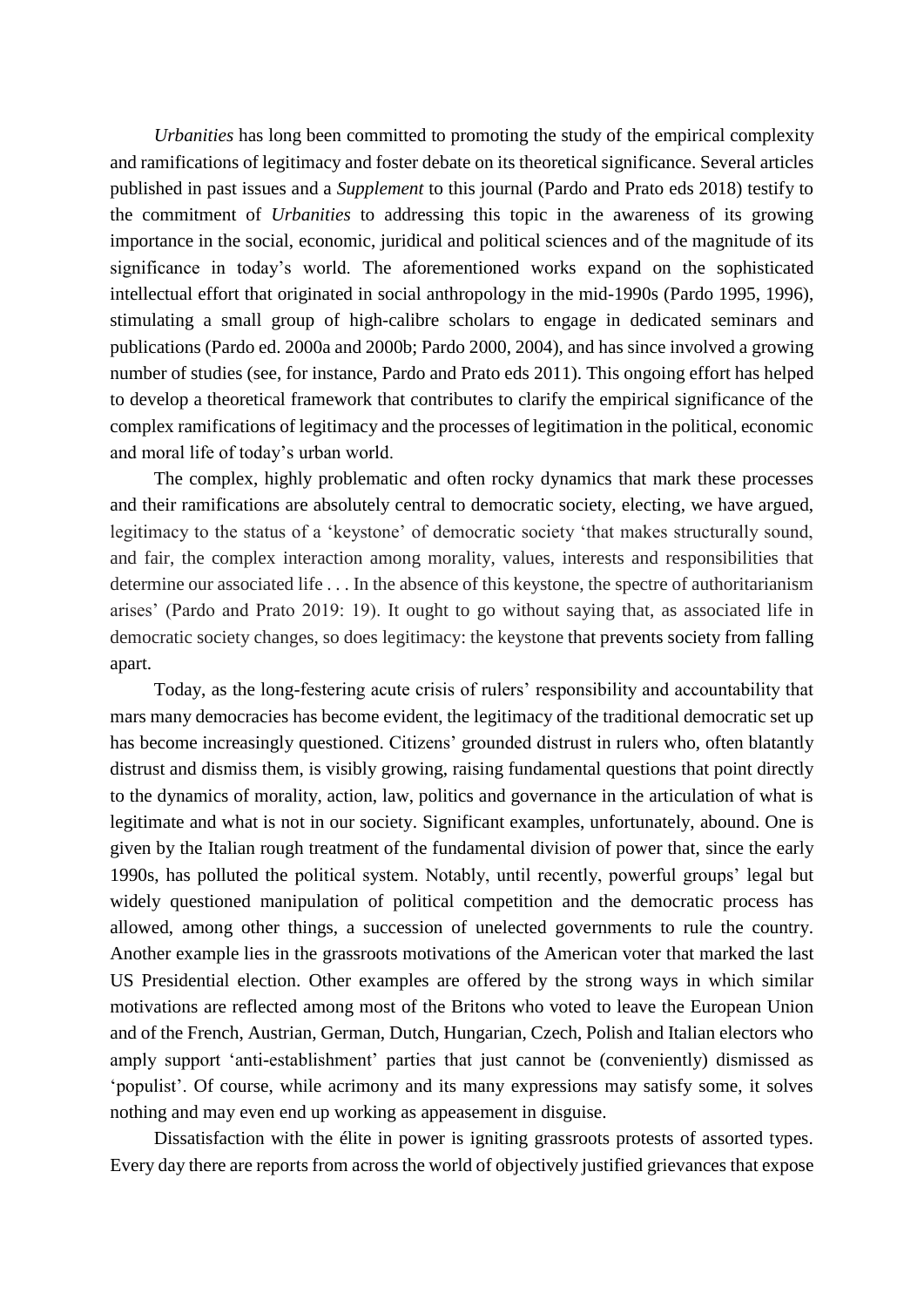power that lacks legitimacy, in many cases so much and blatantly so that rule is received and seen to be authoritarian, as opposed to authoritative (Pardo 2000, Pardo and Prato 2019). Unmistakably, such grievances bring to light the obnoxious ways — obnoxious, that is, to reason and citizenship rights — in which dominant élite exercise power. As discontent generates grassroots opposition to rulers' rhetoric and behaviours, citizenship is confronted with the appalling spectacle of 'the powerful' panicking into combating unlikely strawmen, inventing inexistent threats, implementing authoritarian actions and hollow accusations of populism, and worse, that demonstrate a dearth of credible, sustainable arguments and implementable actions that meet the fair demands of a justly exasperated citizenship.

It is almost a moot point that now, more than ever in the recent history of democratic society, discontent and its roots have acquired urgent and critical importance. But, moot or not, this is a point that must be raised. This is indeed a point that we must argue robustly, if we accept that one of the duties of the engaged intellectual is to study mankind in order to improve mankind. 'What will happen to us?' is a question being asked around the world, and it is the responsibility of the ethnographically-informed scholar to help answer the question with particular attention to the morality of what is broadly deemed as legitimate. Discussions of morality are notoriously sensitive, if not controversial. For many years a select number of scholars have engaged in this overall debate consistently addressing this question with strong scholarship and logical presentations. They animated the cited publications with warnings on worrying developments that are now for all to see. Drawing on ethnographic evidence, the cited publications have unequivocally pointed to the nature and complications of the growing gap between the rulers and the ruled and have warned against the consequent dangers. Now, such long-ignored worries and warnings have evidently come to bear as this gap has often grown into an unbridgeable chasm. Perhaps naturally, this problematic is especially evident in the urban field.

It is of such urgent and critical importance that the contributors to this Supplement are cogently aware. And it in such awareness that they have endeavoured to offer their reflections to this ongoing debate. Like the publications that have preceded it, this new collection aims to offer a disenchanted view that firmly eschews conforming to fashionable trends, however convenient such conforming may be. This collection acknowledges that the empirical reality of today's crisis of legitimacy must be addressed, seriously and in depth. The essays that follow have been written specifically for this Supplement by scholars from various disciplines who engage in the analysis of the realties, ramifications and complexity of the dynamics of legitimacy, legitimation and, indeed, de-legitimation.

The significance of an ethnographic understanding of the changing nature of the legitimacy across time runs through most of the reflections brought together in this Supplement. Niccolò Caldararo addresses this issue with reference to a number of cases from ethnohistorical sources and cross-culturally. His anthropological analysis of recent American housing conflicts illustrates how ideas of legitimacy have been challenged by tenants and property owners, when threatened by eviction or development. Caldararo investigates the relation of law and power to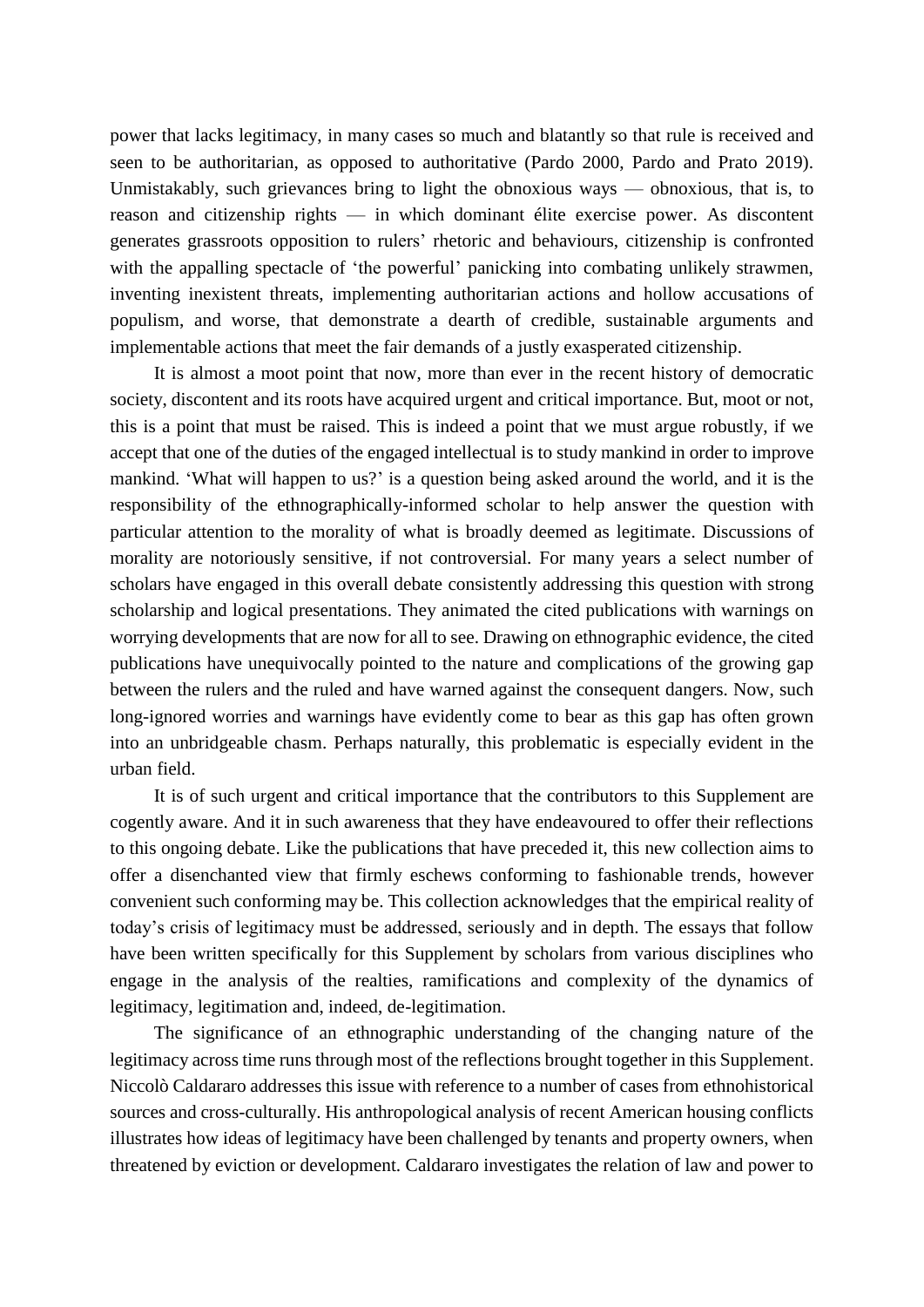legitimacy in the context of changing community interests and their political recognition. He looks at the use of the media and developer's ideology of hierarchies of use in the context of delegitimizing community resistance to change and at the nature of delegitimation and its construction to confuse communities and defuse public support for local issues. The changing nature of legitimacy and the problematic relationship between governance and the governed are brought out by the historian Peter Jones, who recognizes the key point that legitimacy entails a capacity of a state to sustain political order. He notes, for example, how the collapse of Communist ideology in the late  $20<sup>th</sup>$  century and the associated policies and governance represented a crisis of *legitimacy* not only of the Soviet Empire as a political entity but also a crisis for the revolutionary ideology of Marxism and the various Communist Parties of Western Europe. He develops an important methodological argument drawing primarily on his historical research and on Prato's essay in the *Legitimacy* book. Jones offers a comparative historical analysis of legitimacy and its complications, revealing in the process stimulating common ground between socio-cultural anthropology and history and especially, he argues, the benefit of socio-cultural anthropology to history. The anthropologist's fieldwork method, Jones points out, could provide a template for the historian conducting archival research of primary sources. He notes that historians have long been wedded to the narrative form and that their interest in momentous events has led to a search for turning points or great moments which became their stock-in-trade. Stimulated by the *Legitimacy* volume, he argues that the insights of anthropologists can lend weight to new histories outside the narrative of events and their alleged consequences.

The importance of gaining an ethnographic understanding of the culture conundrum brought out world-wide by the dynamics of legitimation and de-legitimation resonates strongly in the contribution of the qualitative sociologist Bella Dicks, who draws on her specialism in the field of cultural heritage and experience as Head of Research at the National Museum of Wales to discuss the currently-dominant instrumental approach to culture in relation to UK museum funding. She takes inspiration from the *Legitimacy* volume to examine the social processes through which competing sources of legitimacy are constructed for cultural institutions. Dicks addresses the key question why people do and do not choose to participate in, and thereby legitimise, the formal spaces of engagement offered by museums and galleries, whether through outreach work or inside visitor sites themselves. Noting that a full picture of how citizens themselves construct the legitimacy of museums using their own criteria and practices is missing, she argues the unique value of ethnographic knowledge on the striated dimensions of public participation in the formal cultural sphere of museums, galleries and other cultural institutions. Dicks makes a compelling case for future research into the ground-level legitimacy of cultural institutions, especially where governments are now seeking to instrumentalise culture for economic, policy and ideological ends.

The problems raised by ideological or ill-thought-out top-down policies resonate strongly in James Rosbrook-Thompson's essay. He draws on the intellectual challenges raised by debate on legitimacy to address the UK government's adoption of a public health approach to urban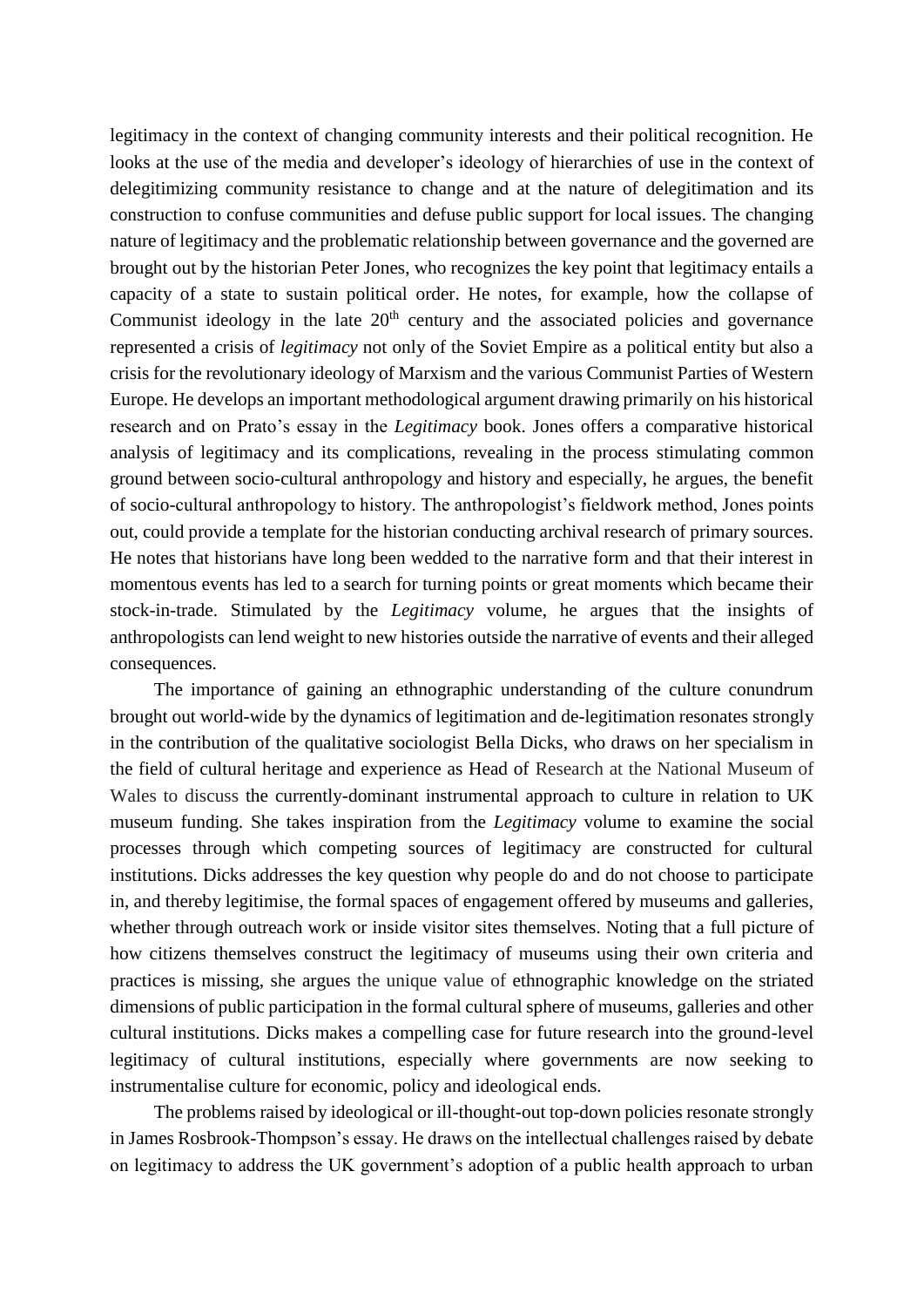violence. Based on the findings of three years' ethnographic fieldwork carried out among front line professionals such as police officers, youth workers and youth offending teams, Rosbrook-Thompson frames a set of questions relating to the public health approach and how it is perceived by those tasked with its implementation. He argues that consent for the approach is both partial and conditional, with many respondents being cynical about the reasons for its endorsement by politicians. This stems from the approach's compatibility with ongoing austerity measures and a failure to address the role of structural inequality in urban violence, which links to Daina Cheyenne Harvey's analysis of the fragility of legitimacy. Harvey examines categorical shifts in legitimacy, and the relationship between capitalism, class and legitimacy. He looks at legitimacy in times of social disorder to highlight some central issues of the text, with specific reference to his work on the long-term aftermath of Hurricane Katrina in New Orleans, Louisiana and the crisis of legitimacy that ensued the widespread abandonment of the Lower Ninth Ward by local, state and federal government. Ultimately, he poses several questions for legitimacy scholars to consider moving forward, pointing especially to distortions of citizenship, such as those exemplified in many societies by the unconscionable fabrication of 'liminal' citizens or what Pardo (2019) calls 'second-class' citizens.

The relationship between citizenship and governance is a critical dynamic of democratic society (Pardo and Prato eds 2011) that, more or less explicitly, runs throughout the *Legitimacy* volume and interests the contributors to this Supplement. Recognizably key to this debate, Anna Waldstein discusses legitimacy in relation to three anthropological conceptualizations of citizenship: biological citizenship, cultural citizenship and spiritual citizenship. Referring to various chapters in the *Legitimacy* volume and other related literature on citizenship, she draws on her ethnographic work with Jamaican migrants in the United Kingdom to consider the legitimacy of the different citizenships that migrants enact in a hostile environment created by unlawful government policies. Windrush generation migrants, like others, have forced the Home Office to recognize their legitimacy as British residents and citizens. Thus, Waldstein argues, work in the anthropology of legitimacy gives us hope that citizens of all sorts will ultimately retract the legitimacy of governments that act unlawfully. There is a direct link, here, to Pamela Stern's historical and contemporary research on the Canadian state's understanding of the Inuit. In the Cold War era, her anthropological work shows, the Canadian state understood the concentration of Inuit, an indigenous people, into government administered towns and villages as both a problem to be tackled and an opportunity to assert its sovereignty over northern peoples and their lands. While many Inuit were pleased to have access to government services, including healthcare and housing, residential concentration exposed them to capricious administration and naked racism. In part, to legitimate its control over Inuit lives and lands the Canadian Department of Northern Affairs and National Resources employed young anthropologists and geographers to document what it regarded as Inuit problems of adjustment to living in the new communities. In her essay, Stern reports on the experiences of one young anthropologist sent to the Mackenzie Delta region of the Northwest Territories.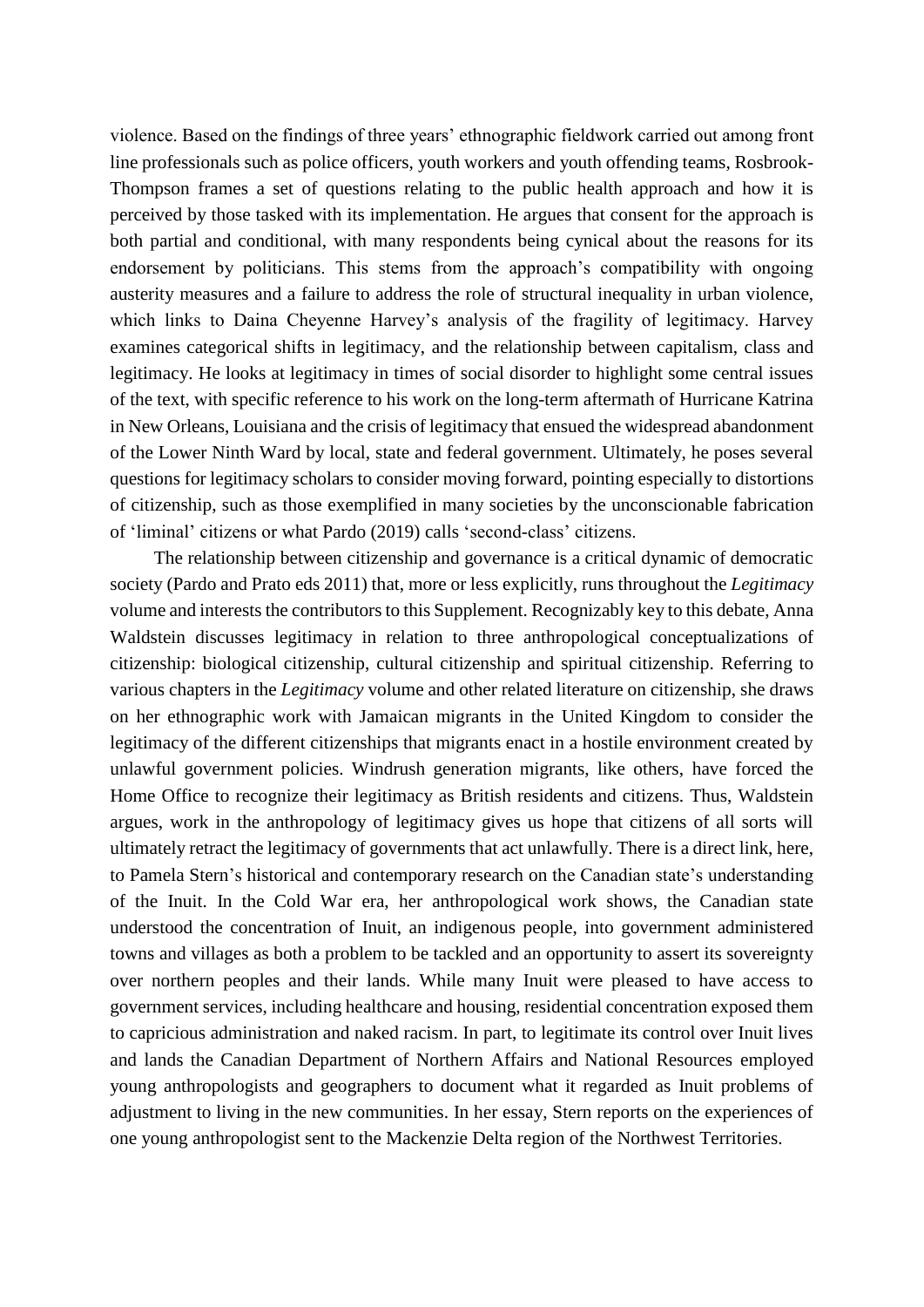The intersection of urban governance and cultural practices is at the centre of Andrés Salcedo's comparative analysis of legitimacy and placemaking processes in Bogotá. He draws on his anthropological fieldwork to argue that low-income workers understand legitimacy as their right to protect their housing environment in areas where city planning has imposed legal but damaging urbanization. Upper-class groups, he goes on to say, have forged a socially legitimated entitlement to preserve an exclusive, safe and beautiful enclave by creating legal agreements that favour their perceived interests and enforcing practices of social exclusion. On the streets of Bogotá, an intricate proliferation of social norms tied to the naked rule of violence seems to render law and rights useless. For example, linking to a central issue in urban anthropology (Pardo 1996: Ch. 2 and 2017; Seligman 2012; Marovelli 2014) Salcedo tells us how street vendors negotiate their claims over informal work spaces in the face of city programmes aimed at recovering public space, whereas transsexual and heterosexual sex workers face both the surveillance, abuse and exploitation of powerful bosses and healthoriented public programs aimed at controlling them instead of enforcing their rights to dignifying living and working conditions.

The qualitative sociologist, Judy DeSena, engages with the key issue that presently, around the world, there is failed legitimacy through broken democracies that lack effective leadership and governance. Most important, she points to the fact, too often unforgivably underestimated and underreported, that ordinary people have grown frustrated with those in power inciting mass protests and other forms of activism. DeSena highlights the conflict between élites and masses on a local level. In New York City, she suggests, ethnographic research on gentrification and large-scale development indicates that neighbourhoods have been reconfigured and refashioned with new residences, which has led to a crisis of adequate services greatly affecting the quality of life. It is in this regard that DeSena focuses on neighbourhoods in North Brooklyn looking specifically at alternative transportation and sanitation services.

Complementing Stern's analysis of Canadian residential policies, and Salcedo's and DeSena's neighbourhood-based work (see also DeSena 2017), Motoji Matsuda points out that the present era has been characterized as an age in which people are connecting with each other in a dimension different from the spaces in which they live, as typified by such developments as IT (Information Technology) and IOT (Internet of Things). Drawing on his anthropological research and activism in Africa, he argues that among heterogeneous urban populations there is a strong need for morality and social norms that can ease tensions arising from mutual differences, mediate conflict and resist domination (see also Matsuda 2017). These are ensured by the notions of *legitimacy* and *justification*. Modern political science, he notes, has operated on the premise that justification and legitimacy are fundamentally assured by the notions of justice presided over by the nation-state or the notions of universal justice. However, it is not uncommon for the course of events to diverge from such understandings and assumptions. Matsuda's urban ethnography focuses on how legitimacy and justification are conferred,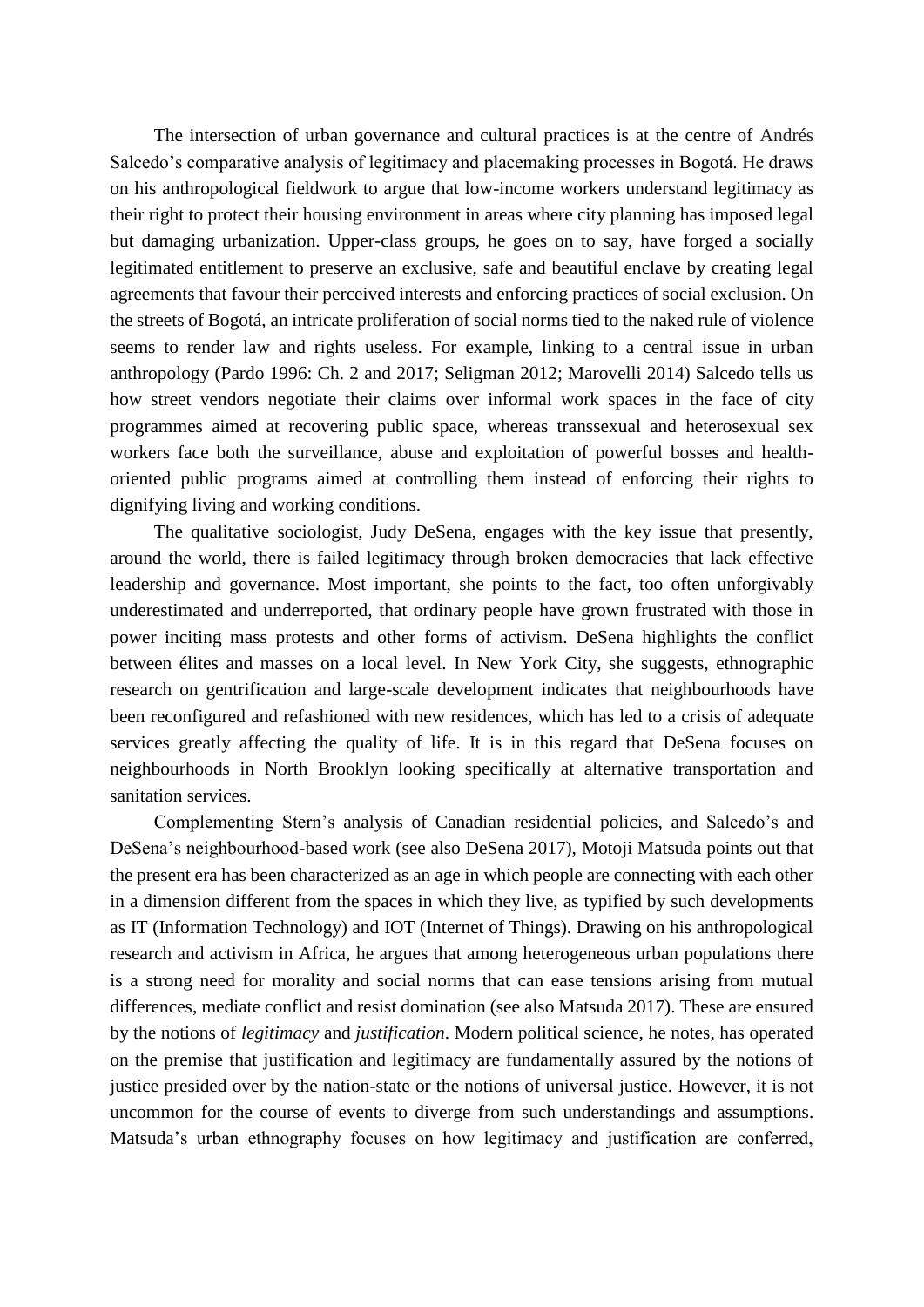articulated, appropriated and domesticated within the grass roots cultural practices of ordinary people.

Top-down ungrounded constructions of legitimacy — superimposed through everpowerful traditional and new media — may not be a novelty but they do need empirical attention as they clearly have growing strategic influence in today's world. Ebru Thwaites Diken addresses the contentious matter of how borders of legality and legitimacy are defined through an analysis of cinematic narratives on the foundational issues of law. She addresses the paradox of the legitimacy of law in the context of the tension between politics and religion in contemporary Turkish films that polarize formalized religion and socialist interpretations of Islam, acknowledging the legality of the former while according legitimacy to the latter. Thwaites Diken first discusses this polarization in terms of the distinction between morality and universalistic ethics, then looks at legitimacy in relation to the hegemonic status of nonformalized religion, questioning the assumption of actors' free will in the production of consent and legitimacy. These questions reverberate in the industrial relations studied by Corine Vedrine, who engages with the complex links between legitimacy, recognition and identity. Inspired, she says, by her reading of the *Legitimacy* volume, Vedrine offers a re-interpretation of her French ethnography, pointing out how in Clermont-Ferrand the Michelin Company built a mythical justification of its system of labour exploitation. This myth was meant to legitimate the norms and values of the spirit of capitalism according to Michelin. The impact at the local level of the world-wide transformations of capitalism raised strong feelings of injustice among the workforce. Without social protection, what seemed legitimate became illegitimate, unbearable, immoral and intolerable. Workers have publicly denounced injustice, reclaimed dignity and demanded public recognition. Bringing out the complex links between moral and justice, these feelings have concretised in a demand for moral reparation *via* successful mobilisation of the justice system.

The link between justice and citizens' rights is addressed with reference to the urban environment in Karolina Moretti's and Julian Brash's essays. From an urbanist viewpoint, Moretti notes that a comparative view of the complexity of legitimacy in today's urban settings — in their set up and in their development — evidences the fundamental importance of the formal and the informal in the social, political and economic dynamics of everyday life. Moretti emphasizes the significance of legitimacy as a reciprocal process in the relationship between the rulers and the ruled. Aware of the impact of processes of globalization on the local level and the significance of local dynamics in the global context, she castigates the uncritical implementation of urban policies on specific urban environments, arguing that it could easily damage the very essence of democracy and deprive ordinary people from their fundamental right to citizenship. In tune with a widely recognized topic in current anthropology (Pardo and Prato 2017: 17, Shortell 2017, Markowitz 2017, Spyridakis 2017, Matsuda 2017, Lindsay 2017, Vedrine 2017, Gonzalez 2017), Julian Brash's essay highlights the importance of a legitimate use of urban space. He connects his anthropological research on the High Line in New York City to the explorations of legitimacy in contemporary urban public space put forward in the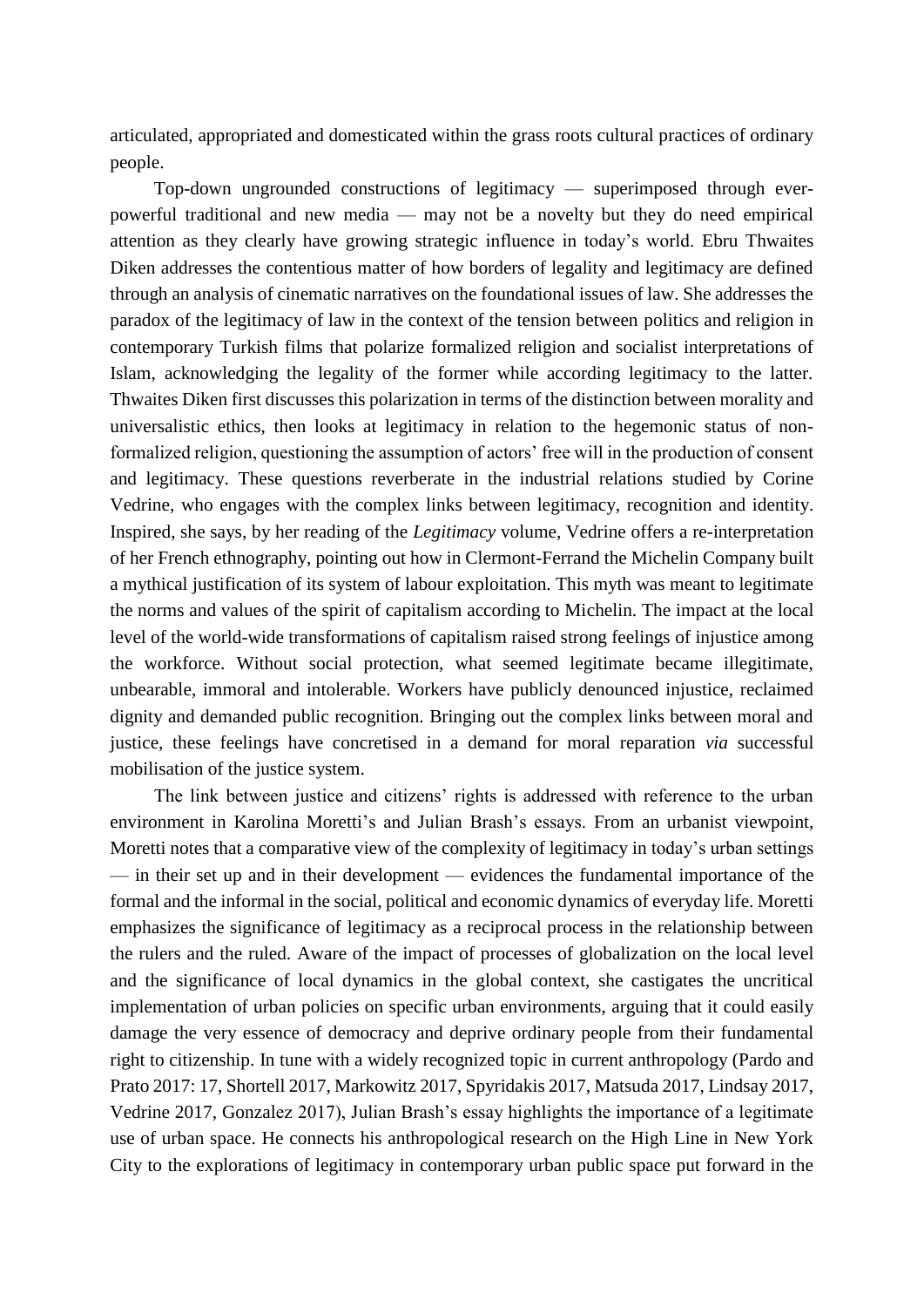*Legitimacy* volume, and particularly to the Canadian case studied by Nathalie Boucher. Meeting a point long argued in the literature on legitimacy (Pardo 2000a, Pardo and Prato 2011) and developed throughout the *Legitimacy* volume, Brash suggests that it is the closure of debates over what is legitimate that poses the true threat to democracy.

As repeatedly argued in the cited literature on legitimacy, trust is an essential element in a democratic process based on power that enjoys authority. Laszlo Kürti' s essay focuses on legitimacy and trust in the political arena. Kürti meets the critical point (Pardo 2000 and 2019; Pardo and Prato 2019: 6-8) that democratic states need authority and in turn must rely on citizens' trust in order to rule. For anthropologists, he suggests, the real challenge is to identify how and in what ways citizens rely on state institutions at the local level, and how state policies influence citizens' loyalty. He discusses how, under Socialist rule, institutionalized Committee of Grievances may have aimed to promote trust in the population by allowing discontent to be voiced but failed to gain citizens' confidence. Kürti also points to the fact that popular support and trust of regimes are fundamentally intertwined issues of state legitimacy that concern not only European post-socialist states. The Supplement concludes with Michalis Christodoulou's argument that ethnographers should not restrict themselves to description (notwithstanding its merits), that ethnography is a valuable tool for pursuing theoretical explanations and that the logic of 'causal process' could play that role. On this basis, he outlines how a critical dialogue between an existential ethnography and a critical-realist-inspired social anthropology could provide ethnographers with the tools for constructing empirically grounded theoretical propositions regarding the morals of legitimacy (see Pardo 2000). Drawing on the comparative insights offered by the urban ethnographies collated in the *Legitimacy* volume, he discusses how the form that 'fragmented legitimacy' takes in non-western countries could be explained by the process of 'urban transformation'.

It is the hope of the Editors of this Supplement and the Board of *Urbanities* that a collective reading of the essays offered here, alongside the cited body of literature, the *Legitimacy* book and the work previously published in the journal may encourage others to join this debate in the future.

#### **References**

DeSena, J. N. 2017. 'Swimming Against the Tide': Working-Class Discourse

on Gentrification in North Brooklyn. In I. Pardo and G. B. Prato (eds), *The Palgrave Handbook of Urban Ethnography*. New York: Palgrave Macmillan.

- Lindsay, I. 2017. Sport and the City: The Olympic Games and the Reimagining of East London. In I. Pardo and G. B. Prato (eds), *The Palgrave Handbook of Urban Ethnography*. New York: Palgrave Macmillan.
- Markowitz, F. 2017. Betwixt and Between in Beer-Sheva: Consumption and Chronotopes in the Negev. In I. Pardo and G. B. Prato (eds), *The Palgrave Handbook of Urban Ethnography*. New York: Palgrave Macmillan.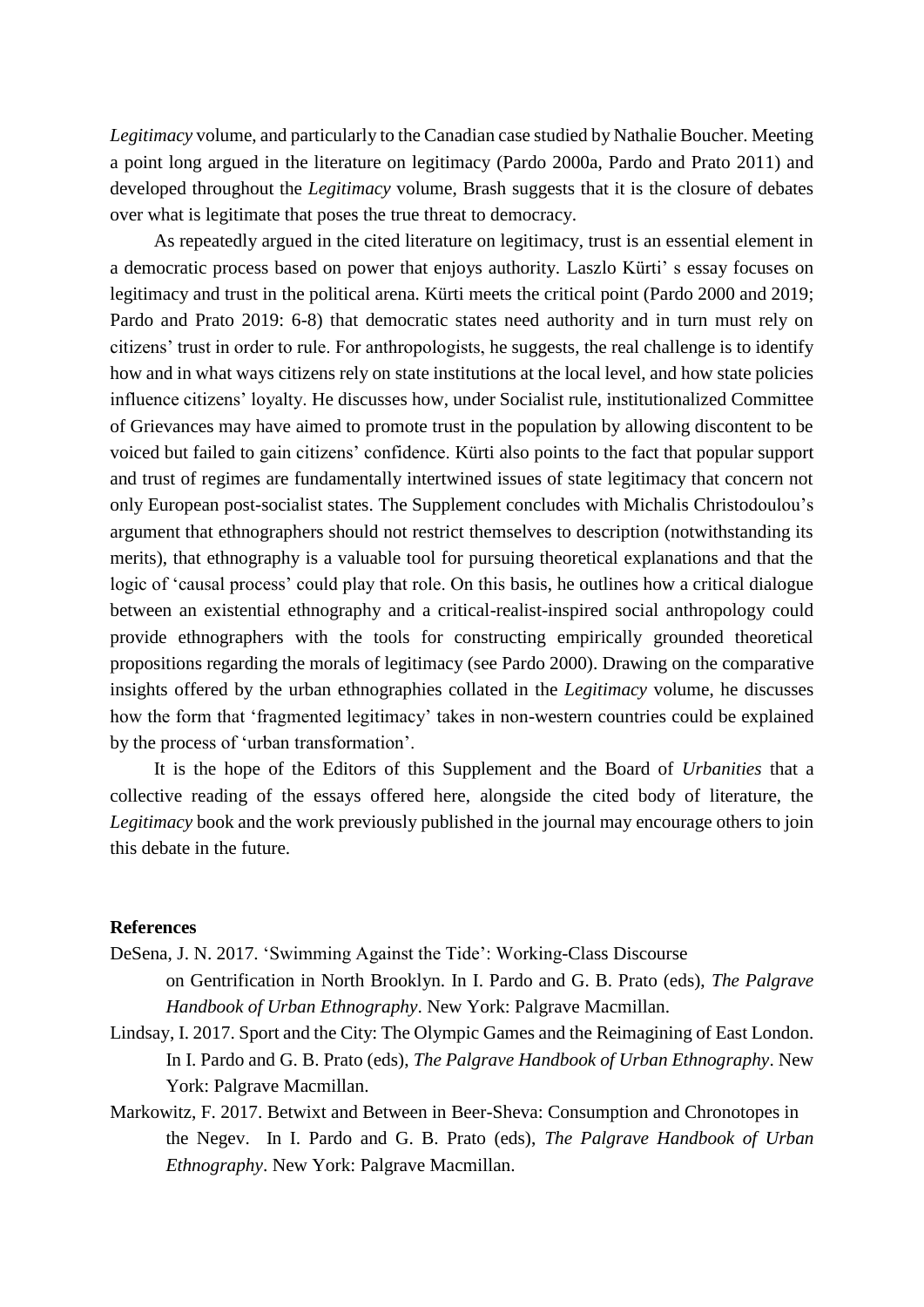- Marovelli, B. 2014. 'Meat Smells Like Corpses': Sensory Perceptions in a Sicilian Urban Marketplace. Urbanities, 4 (2): 21-38.
- Matsuda. M. 2017. Two Types of Community Organization in Urban Africa. In I. Pardo and G. B. Prato (eds), *The Palgrave Handbook of Urban Ethnography*. New York: Palgrave Macmillan.
- Pardo, I. 1995. Morals of Legitimacy in Naples: Streetwise about Legality, Semi-legality and Crime. *European Journal of Sociology*, 36 (1): 44-71.
- Pardo, I. 1996. *Managing Existence in Naples: Morality, Action, and Structure.* Cambridge: Cambridge University Press.
- Pardo, I. 2000. Introduction–Morals of Legitimacy: Interplay between responsibility, authority and trust. In I. Pardo (ed.), *Morals of Legitimacy: Between Agency and System.* Oxford: Berghahn Books.
- Pardo, I. (ed.). 2000a. *Morals of Legitimacy: Between Agency and System*. Oxford: Berghahn Books
- Pardo, I. (ed.). 2000b. *Comportamenti illegittimi e corruzione*. Special issue of *Sviluppo Economico*, (4) 1. Rome.
- Pardo, I. 2004. Introduction: Corruption, Morality and the Law. In I. Pardo (ed.), *Between Morality and the Law: Corruption, Anthropology and Comparative Societies*. London: Routledge.
- Pardo, I. 2017. Between Stereotype and Bad Governance: An Italian Ethnography. In I. Pardo and G. B. Prato (eds), *The Palgrave Handbook of Urban Ethnography*. New York: Palgrave Macmillan.
- Pardo, I and Prato, G. B. 2011. Introduction: Disconnected Governance and the Crisis of Legitimacy. In I. Pardo and G. B. Prato (eds), *Citizenship and the Legitimacy of Governance: Anthropology in the Mediterranean Region*. London: Routledge.
- Pardo, I. and Prato, G. B. 2017. Introduction: Urban Ethnography Matters Analytical Strength, Theoretical Value and Significance to Society. In I. Pardo and G. B. Prato (eds), *The Palgrave Handbook of Urban Ethnography*. New York: Palgrave Macmillan.
- Pardo, I and Prato, G. B. 2018. *Ethnographers Debate Legitimacy.* Supplement No 1 to *Urbanities*, Vol 8. Available at: [http://www.anthrojournal-urbanities.com/wp](http://www.anthrojournal-urbanities.com/wp-content/uploads/2018/05/Vol-8-Suppl-1-April-2018.pdf)[content/uploads/2018/05/Vol-8-Suppl-1-April-2018.pdf](http://www.anthrojournal-urbanities.com/wp-content/uploads/2018/05/Vol-8-Suppl-1-April-2018.pdf)
- Pardo, I. and Prato, G. B. 2019. Ethnographies of Legitimacy: Methodological and Theoretical Insights. In I. Pardo and G. B. Prato (eds), *Legitimacy Ethnographic and Theoretical Insights*. New York: Palgrave Macmillan.
- Pardo, I. and Prato, G. B. (eds). 2019. *Legitimacy: Ethnographic and Theoretical Insights*. New York: Palgrave Macmillan.
- Prato, G. B. 2019. On the Legitimacy of Democratic Representation: Two Case Studies from Europe. I. Pardo and G. B. Prato (eds), *Legitimacy: Ethnographic and Theoretical Insights*. New York: Palgrave Macmillan.
- Seligman, L. 2012. Contested Spaces: Street Vendors in the Andean Metropole of Cusco, Peru.